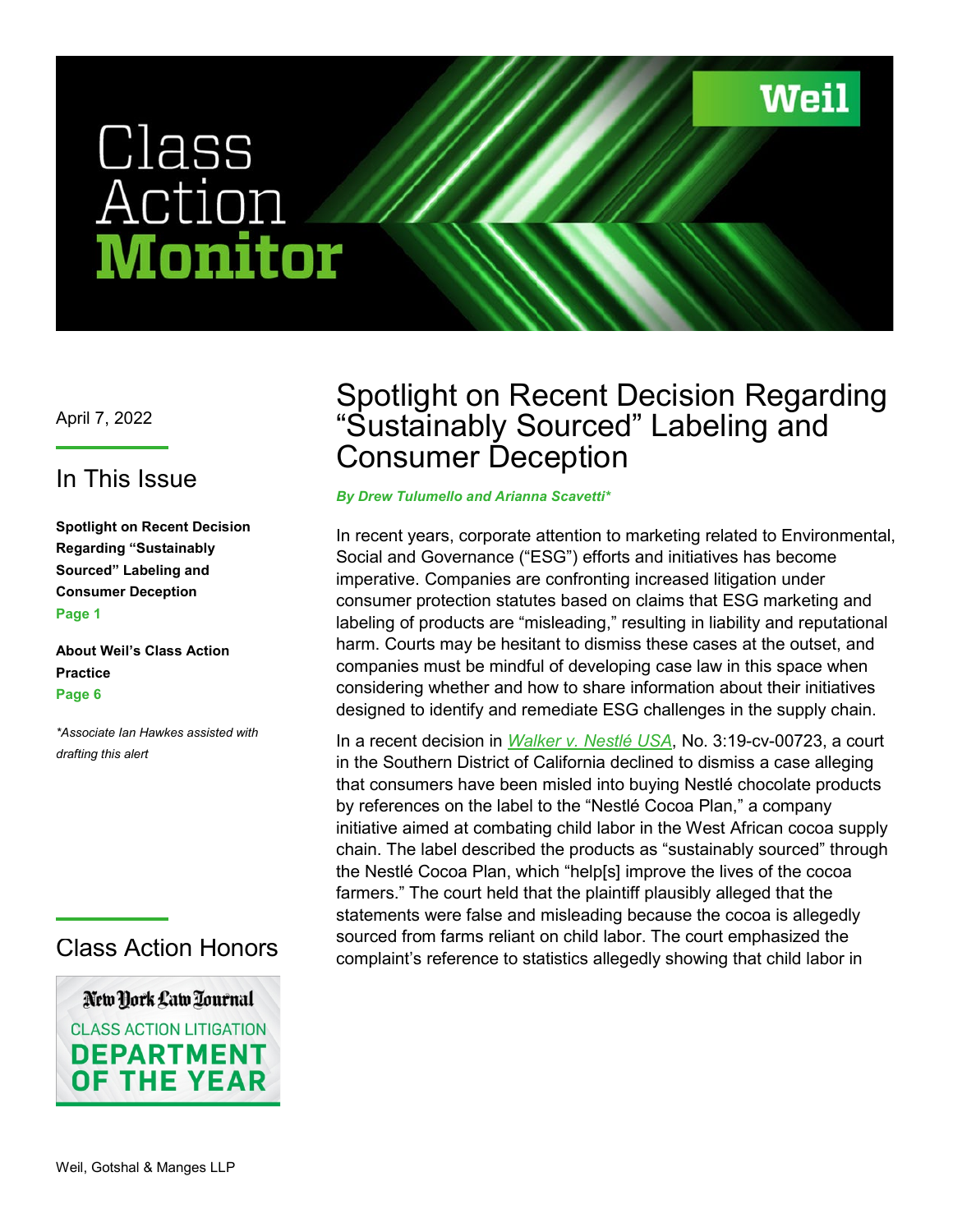West Africa has gotten worse since the inception of the Cocoa Plan, notwithstanding the Cocoa Plan's efforts to make a positive impact on the communities in the supply chain. The company's efforts to scale up the Cocoa Plan and expand its reach ultimately worked against it in this case because they identified more child laborers—which the court held was inconsistent with their product labeling.

Some key takeaways food and beverage manufacturers should keep in mind when making ESG claims in product labels and advertising:

- The scope and limitations of ESG initiatives should be fairly reflected in marketing materials: Where possible, descriptions of ESG initiatives should be specific and they should accurately describe the efforts and progress of the initiative. Companies should be cautious around marketing that broadly highlights positive progress, without accounting for ongoing challenges. The labeling at issue in *Walker* referred broadly to "improv[ing] the lives of farmers," and the court held that was misleading because the child labor problem appeared to have grown more severe. The court was not persuaded that consumers would understand the labeling to refer to the positive impacts of the Cocoa Plan, such as tutoring or the refurbishing of local schools.
- **Buzzwords such as "sustainable" should be contextualized: Companies should strive to make clear** what references to "sustainability" mean in the context of their ESG efforts and should avoid overstatement. Here, the company labeled its product as "sustainably sourced" and was not able to secure dismissal at the pleading stage, while a different company in another case was able to secure dismissal by stating on its label that it "*supports* sustainably sourced cocoa." *See Myers v. Starbucks Corp*., No. 20-cv-0335, Slip Op., ECF No. 63 (C.D. Cal. July 29, 2020).
- **Clear guidelines for marketing and labeling are critical:** The labeling in *Walker* referred to the Cocoa Plan's website, so the information on that website was fair game for representations on which the plaintiff could base her claims. This highlights the importance of coordination between legal teams, marketing teams, and product development teams with clear guidelines and alignment on what representations should and should not be made with respect to ESG initiatives.

The ongoing monitoring of consumer protection litigation and labeling, particularly in the ESG space, will be critical to mitigating risk. Weil has broad capabilities to help monitor these developments, implement labeling guidelines, and defend against related litigation.